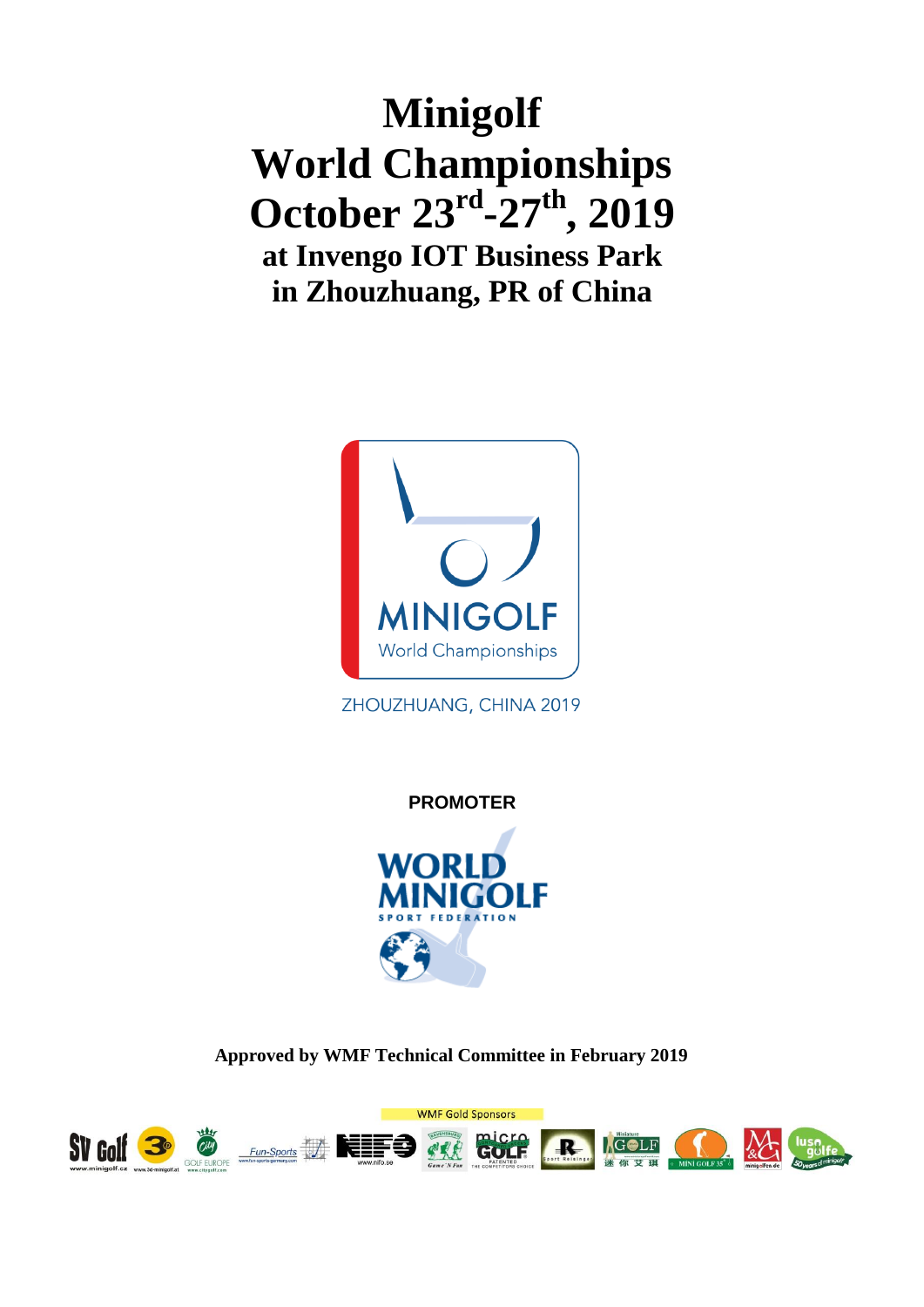### **INVITATION MINIGOLF WORLD CHAMPIONSHIPS GENERAL CLASS OCTOBER 23rd -27th , 2019**

| <b>PROMOTER:</b>            | <b>World Minigolf Sport Federation</b>                                                                                                                                                                                                                                                                                                                                                                                                                                                                                                                                                      |
|-----------------------------|---------------------------------------------------------------------------------------------------------------------------------------------------------------------------------------------------------------------------------------------------------------------------------------------------------------------------------------------------------------------------------------------------------------------------------------------------------------------------------------------------------------------------------------------------------------------------------------------|
| <b>ORGANIZER:</b>           | Kunshan Invengo IOT industry park Co., Ltd.<br>in cooperation with China Minigolf Sport Federation                                                                                                                                                                                                                                                                                                                                                                                                                                                                                          |
| <b>LOCATION OF COURSES:</b> | No. 333 Chongyuan Road, Zhouzhuang Ancient Town, Kunshan, Jiangsu Province,<br>PR of China<br>course A: feltgolf<br>course B: concrete                                                                                                                                                                                                                                                                                                                                                                                                                                                      |
| <b>CATEGORIES:</b>          | General class women's individual strokeplay and matchplay (max. 4 players / nation)<br>General class men's invidual strokeplay and matchplay (max. 7 players / nation)<br>Women's national teams strokeplay $(3$ players + 1 substitute, 1 team / nation)<br>Men's national teams strokeplay (6 players $+1$ substitute, 1 team / nation)<br>Mixed pairs mixed strokeplay $(1$ female $+1$ male player from same country, max. 4<br>pairs / nation)                                                                                                                                         |
| PARTICIPATION:              | All active members of the WMF, as long as they came up to all their obligations<br>towards the WMF and its Continental Federations. WMF Executive Committee can<br>on application approve the participation of players from nations, which are not yet<br>active members of WMF or other wild card players.                                                                                                                                                                                                                                                                                 |
| <b>REGISTRATION:</b>        | Until June 30 <sup>th</sup> , 2019 compulsory with enclosed form only to<br><b>WMF Sport Director</b><br>Pasi Aho<br>phone: +49/172/8392963<br>e-mail: sportdirector@minigolfsport.com<br>If participants from your country need visa for travelling to the championships, please<br>send information including all necessary data VERY EARLY to the organizer!! The<br>contact address can be found under VISA CONTACT in this invitation.                                                                                                                                                 |
| <b>PRACTICING FEE:</b>      | Pre official training:<br>EUR $3,00 / day / player$ (payable to organizer)                                                                                                                                                                                                                                                                                                                                                                                                                                                                                                                  |
| PARTICIPATION FEE:          | EUR 70,00 for players, coaches and officials<br>No extra fee for teams or mixed pairs<br>Fees have to be paid until June 30 <sup>th</sup> , 2019 to the account of WMF. Please note that all<br>banking fees (also those charged by the recipient's bank) must be paid by the sender<br>and the full amount must arrive to the WMF account. When transferring from a bank<br>outside the eurozone, please choose a charging option ensuring that all bank charges<br>are paid by the sender ("OUR" charging option in most payment systems). Payments<br>are possible only in EUR currency. |
|                             | Please pay right in time and only to:<br><b>Bank: Skandinaviska Enskilda Banken</b><br>IBAN: SE80 5000 0000 0593 0828 6683<br><b>SWIFT: ESSESESS</b>                                                                                                                                                                                                                                                                                                                                                                                                                                        |
|                             | For further questions please contact WMF Sport Director.<br>For delayed registrations or payments, the participation fee is 125 % of the fee above.<br>A registration means that the participation fee is due and it is non-refundable.                                                                                                                                                                                                                                                                                                                                                     |
| <b>ACCOMMODATION</b>        | WMF will manage the accommodation bookings of the particpants and the room<br>allocation.                                                                                                                                                                                                                                                                                                                                                                                                                                                                                                   |
| <b>CONTACT:</b>             | Contact: Pasi Aho, sportdirector@minigolfsport.com<br>Please note that only participants registered and paid in time are entitled to free<br>accommodation according to the special offer for this World Championships.                                                                                                                                                                                                                                                                                                                                                                     |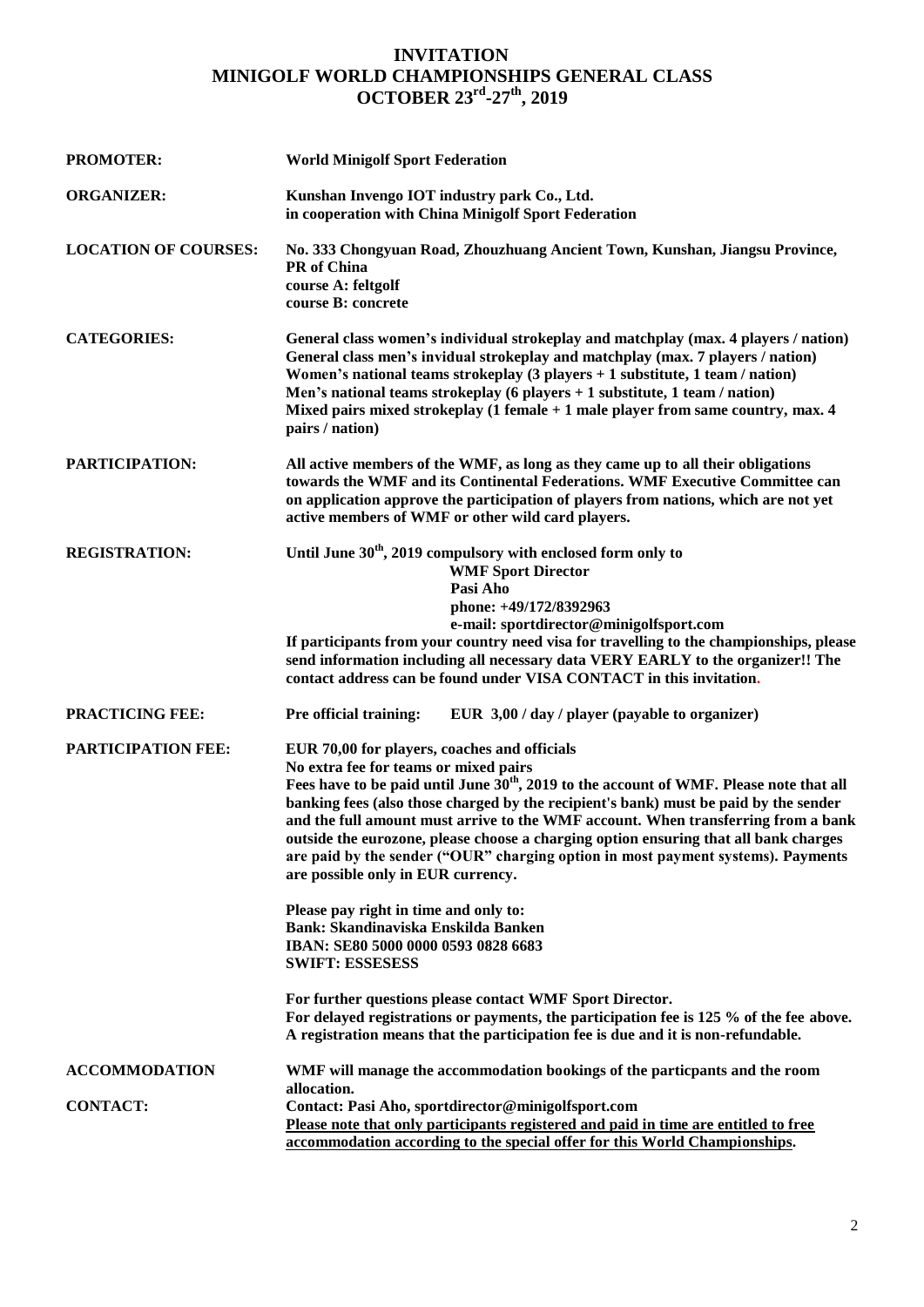**VISA CONTACT: Participants need to apply for their visas at respective Chinese embassies. WMF will accept no responsibility whatsoever for non-approved visa applications or visas not approved right in time. Organizer will provide teams / participants the invitations for the visa applications when they have registered and paid their participation fees and have not debts towards WMF and its Continental Federations. Contact: Ms. Hong Liu Email: 121759296@qq.com**

**The worldwide international sport rules of WMF including supplementary rules and worldwide international sport regulations are applied for the World Championships. In particular please note the regulations for the World and Continental Championships of WMF. Each participant or for minors their legal guardian must have signed the forms for acceptance of WADA-code 2015 as well as media coverage and accept the WMF anti-doping regulations in current version. Sport shoes and uniform team sports clothing appropriate for minigolf are required during official practice time and tournament. Only sports hats are allowed.**

Kuu'i Ybo

 **Pasi Aho WMF Sport Director**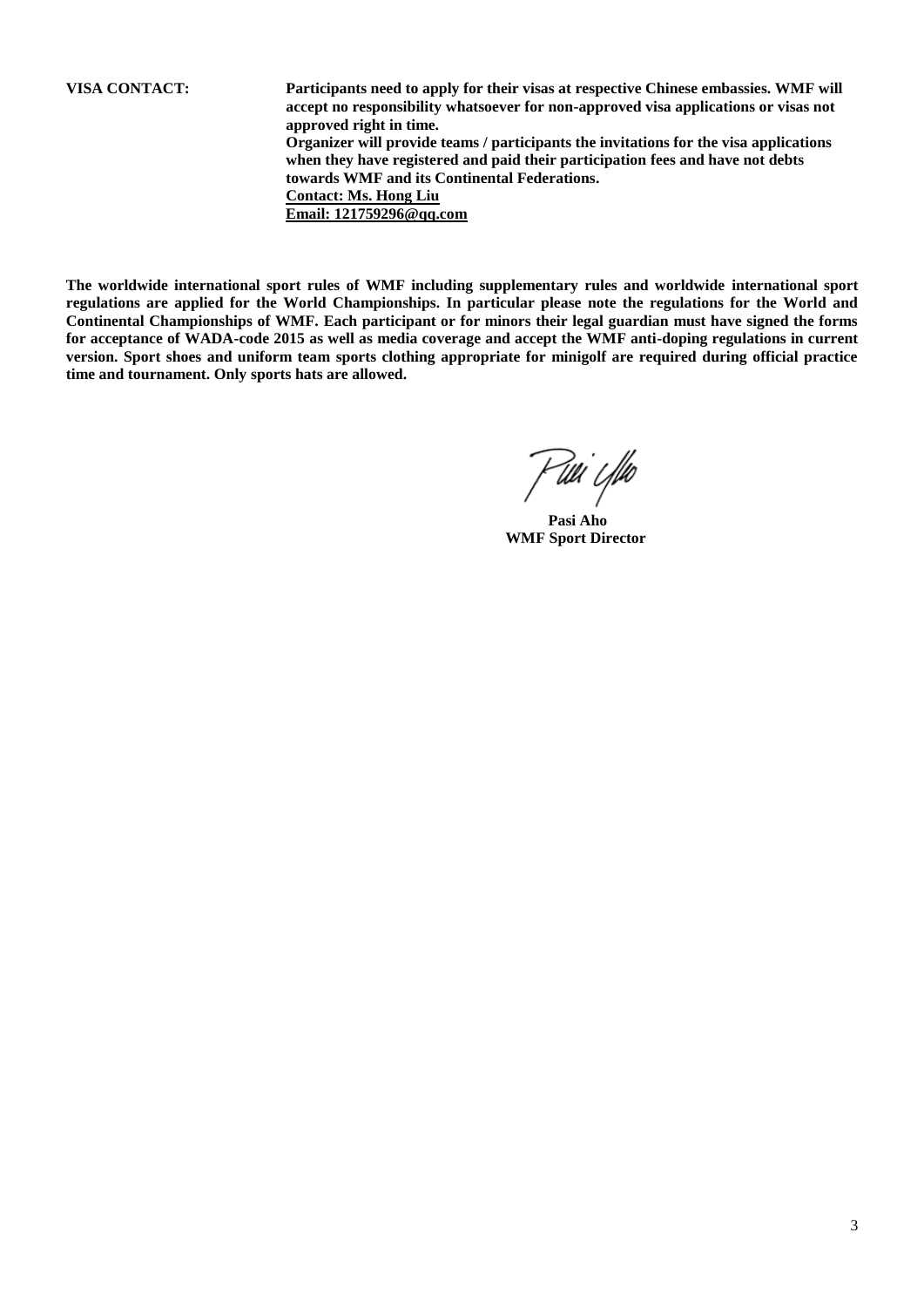### **S C H E D U L E**

#### **Groups for nations training:**

**The final composition of the groups will be published according to the final entries after June 30 th, 2019by e-mail and on WMF media channels.** 

**The accreditation of all participants has to be filed immediately after arrival at Zhouzhuang, latest Saturday, October 19th , 2019, 6 p.m.**

### **FRIDAY, OCTOBER 18th , 2019**

| $08:00 - 13:00$ | Nations training group A                                                      |
|-----------------|-------------------------------------------------------------------------------|
| $08:00 - 18:00$ | Nations training group B                                                      |
| after 18:00     | Courses open for both groups                                                  |
| 16:00           | Last possibility for written complaints regarding courses                     |
| 18:00           | Inspection of the courses by the Sport Director and a member of the Organizer |

### **SATURDAY, OCTOBER 19th , 2019**

| $08:00 - 13:00$ | Nations training group B                                         |
|-----------------|------------------------------------------------------------------|
| $13:00 - 18:00$ | Nations training group A                                         |
| after 18:00     | Courses open for both groups                                     |
| 18:00           | Deadline for accreditation of all players, officials and coaches |

### **SUNDAY, OCTOBER 20th , 2019**

| $08:00 - 13:00$ | Nations training group A              |
|-----------------|---------------------------------------|
| $13:00 - 18:00$ | Nations training group B              |
| after 18:00     | Courses open for both groups          |
| 09:00           | <b>WMF Delegates' Conference 2019</b> |

### **MONDAY, OCTOBER 21st , 2019**

**Players, who lose practice time as delegates at the WMF Delegates' Conference on 20th October 2019, get as compensation more practice time during Monday from 08:00 to 17:00.**

| $08:00 - 12:30$ | Nations training group B                                   |
|-----------------|------------------------------------------------------------|
| $12:30 - 17:00$ | Nations training group A                                   |
| after 17:00     | No training allowed due to the opening ceremony            |
| 11:00           | Media conference                                           |
| 12:00           | Deadline for payment of the practicing fees                |
| 12:00           | <b>Technical meeting</b>                                   |
| 17:00           | Deadline for name lists of players (team order)            |
| 19:00           | Opening ceremony (re-scheduling possible due to TV issues) |

### **TUESDAY, OCTOBER 22nd , 2019**

| $08:00 - 13:00$ | Nations training group A     |
|-----------------|------------------------------|
| $13:00 - 18:00$ | Nations training group B     |
| after 18:00     | Courses open for both groups |
| 15:00           | <b>Referee meeting</b>       |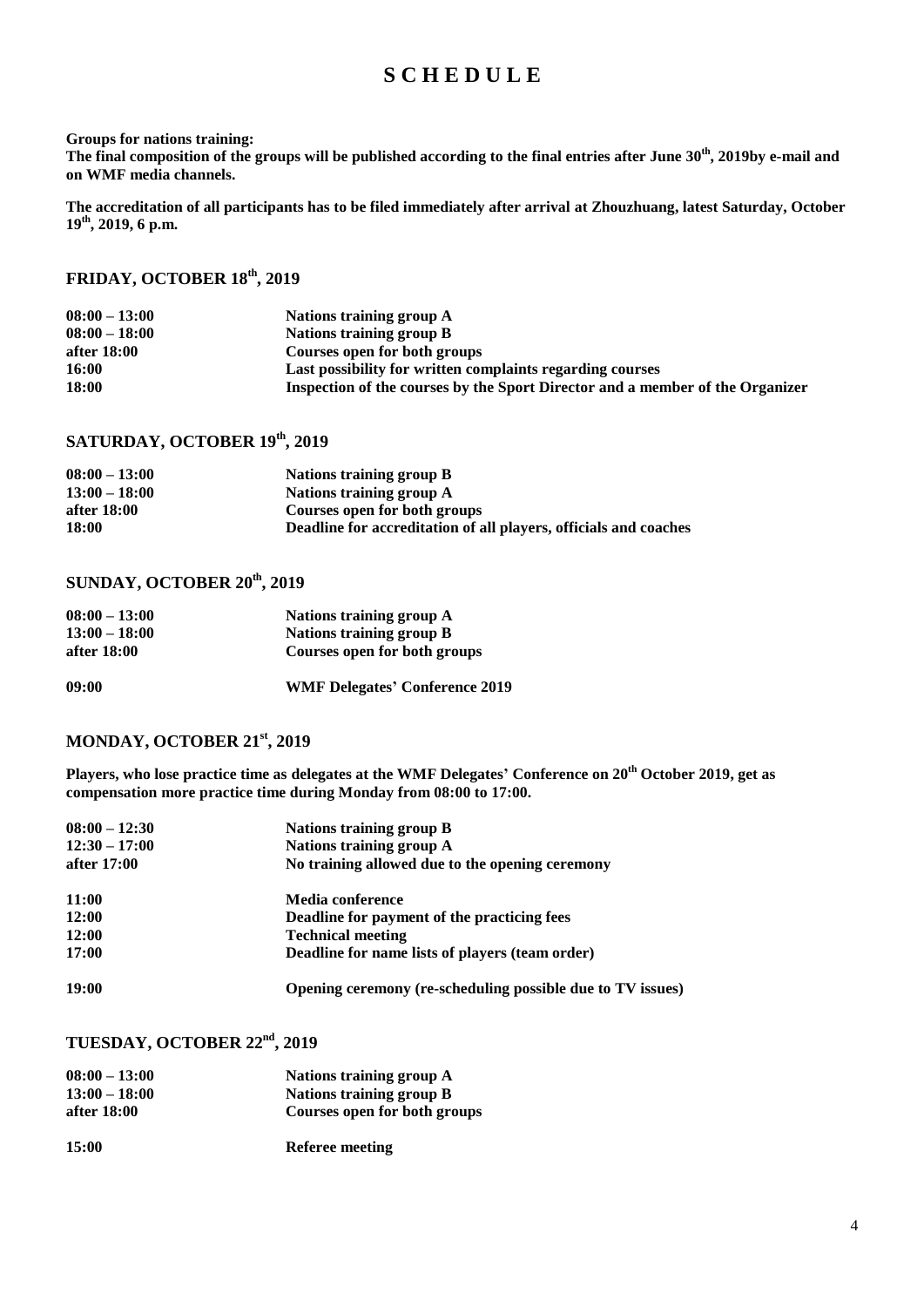### **WEDNESDAY, OCTOBER 23rd , 2019 FIRST DAY OF COMPETITION**

| 08:00 | <b>Start for men</b>   | feltgolf | concrete | feltgolf |
|-------|------------------------|----------|----------|----------|
| 08:00 | <b>Start for women</b> | concrete | feltgolf | concrete |

### **THURSDAY, OCTOBER 24th , 2019 SECOND DAY OF COMPETITION – FINAL DAY OF TEAM STROKEPLAY CHAMPIONSHIPS**

**Pairings are regrouped in accordance with the individual results after the first day for individual players and team results after the first day for team players. The team players are divided into two tournament groups. Group 1 consists of teams from place 7 downwards and this group starts before group 2. Group 2 consists of teams on places 1 to 6 and starts after group 1.** 

| 08:00<br>08:00               | <b>Start for men</b><br><b>Start for women</b>       | concrete<br>feltgolf | feltgolf<br>concrete | concrete<br>feltgolf                                                           |
|------------------------------|------------------------------------------------------|----------------------|----------------------|--------------------------------------------------------------------------------|
| End of team competition.     |                                                      |                      |                      |                                                                                |
| Necessary team sudden-death: | category                                             |                      |                      | Immediately after the end of team competition at the course played last by the |
| After the competition:       | Medal ceremony for team championships at the courses |                      |                      |                                                                                |

### **FRIDAY, OCTOBER 25th, 2019 THIRD DAY OF COMPETITION – FINAL DAY OF INDIVIDUAL STROKEPLAY CHAMPIONSHIPS**

**Pairings are regrouped in accordance with the individual results after the second day. If the time calculations show need for it, the intermediate round will be played with shotgun start.**

| Intermediate round of the individual strokeplay championships for all participants: |                        |          |          |
|-------------------------------------------------------------------------------------|------------------------|----------|----------|
| 08:00                                                                               | <b>Start for men</b>   | feltgolf | concrete |
| 08:00                                                                               | <b>Start for women</b> | concrete | feltgolf |

**Necessary individual sudden-death for qualifying to the individual matchplay finals (best 32 men / 16 women): Immediately after the end of intermediate round on course A**

| Final round of the individual strokeplay championships: |                              |          |                                                                                    |
|---------------------------------------------------------|------------------------------|----------|------------------------------------------------------------------------------------|
| 14:00                                                   | <b>Start for women + men</b> | feltgolf | concrete                                                                           |
| Necessary sudden-death:                                 |                              |          | Immediately after the end of competition at the course played last by the category |

#### **SATURDAY, OCTOBER 26th , 2019 FOURTH DAY OF COMPETITION - MIXED PAIRS' STROKEPLAY CHAMPIONSHIP**

**After the competition: Medal ceremony for individual strokeplay championships at the courses**

|                              | Qualifying rounds of the mixed pairs' strokeplay championships              |          |                                                                                                                      |
|------------------------------|-----------------------------------------------------------------------------|----------|----------------------------------------------------------------------------------------------------------------------|
| 08:00                        | concrete                                                                    | feltgolf |                                                                                                                      |
|                              | Necessary sudden-death for qualifying to the mixed pairs' final:            |          |                                                                                                                      |
|                              |                                                                             |          | Immediately after the end of competition at the course played last                                                   |
|                              | Final rounds of the mixed pairs' strokeplay championships                   |          |                                                                                                                      |
| 14:00                        | concrete                                                                    | feltgolf |                                                                                                                      |
| are carried on to the final. |                                                                             |          | Mixed pairs are regrouped in accordance with the results of the qualification rounds. The qualification round scores |
|                              | Necessary sudden-death: Immediately after the end of the mixed pairs' final |          |                                                                                                                      |

**After the competition: Medal ceremony for mixed pairs' championships at the courses**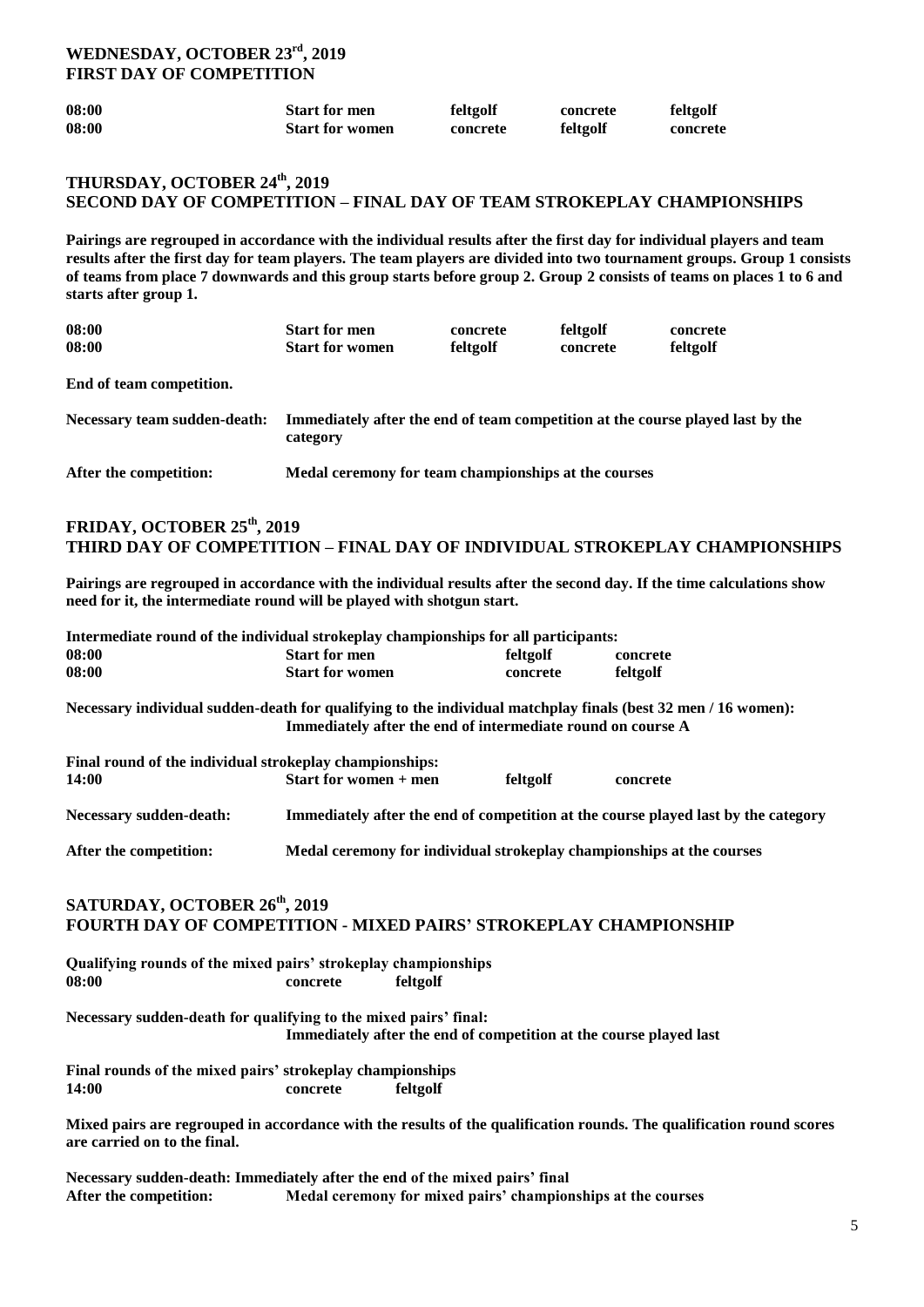### **SUNDAY, OCTOBER 27th , 2019 FIFTH DAY OF COMPETITION – FINAL DAY OF INDIVIDUAL MATCHPLAY CHAMPIONSHIPS**

| 08.00 am                       | Start of individual matchplay finals for the best 32 men                                                                      |
|--------------------------------|-------------------------------------------------------------------------------------------------------------------------------|
| $09.30 \text{ am}$             | Start of individual matchplay finals for the best 16 women                                                                    |
| <b>Necessary sudden-death:</b> | Immediately after the end of each match, continuing at the next of the 18 lanes chosen<br>for the individual matchplay finals |
| After the competition:         | Medal ceremony for individual matchplay championships at the courses                                                          |
| $08.00 \text{ pm}$             | <b>Closing ceremony</b>                                                                                                       |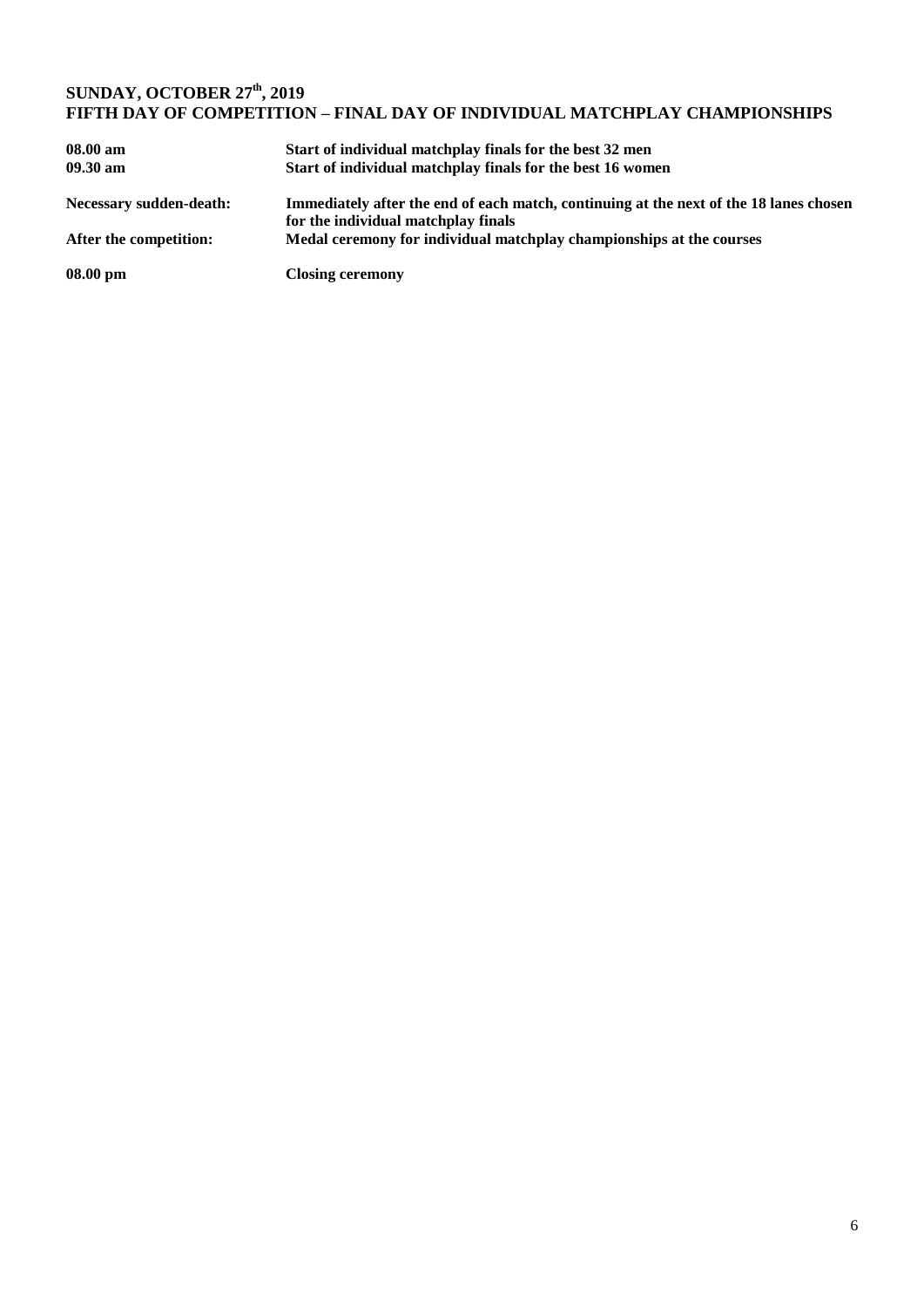# **Mode of team championships**

| Admittance:       | All registered teams participate in the team championships in their respective<br>categories. Maximum one women's team and one men's team per nation are allowed.<br>Teams must consist of players who are registered for individual strokeplay<br>championships. |
|-------------------|-------------------------------------------------------------------------------------------------------------------------------------------------------------------------------------------------------------------------------------------------------------------|
| Mode and ranking: | The scores of all finished rounds in the category are added up for the ranking of team<br>championships.                                                                                                                                                          |
|                   | If the six rounds of the team competition have not been finished by the end of day 2,<br>the team competition will be continued on the day 3 and the intermediate round of<br>individual strokeplay championships will possibly be cancelled.                     |
|                   | Deadline for the end of team competition is 2.00 pm on day 3. All fully completed team<br>rounds are counted for the respective category.                                                                                                                         |

# **Mode of individual strokeplay championships**

| <b>Admittance:</b>       | All registered players participate in the individual strokeplay championship in their<br>respective categories. Maximum four women and seven men per nation are allowed.                                                                                                            |
|--------------------------|-------------------------------------------------------------------------------------------------------------------------------------------------------------------------------------------------------------------------------------------------------------------------------------|
| Cut for the final round: | The best 9 players of category women after the preliminary rounds (and players with<br>equal scores)<br>The best 15 players of the category men after the preliminary rounds (and players<br>with equal scores)                                                                     |
| Mode and ranking:        | All finished rounds of the team competition and the intermediate round are the<br>preliminary rounds of the individual strokeplay championships. If the team<br>competitions have not been finished in scheduled time, the intermediate round will<br>possibly be cancelled or cut. |
|                          | The scores of the preliminary rounds and the final round are added up for the<br>ranking of the individual strokeplay championships. If the intermediate round has not<br>been finished in scheduled time, the final round can be cut to be played on fewer than<br>36 lanes.       |

# **Mode of the mixed pairs' championship**

| <b>Admittance:</b> | All registered mixed pairs participate in the mixed pairs' championship. A mixed pair<br>consists of one female and one male player from the same nation. Maximum four pairs<br>per nation are allowed. Pairs must consist of players who are registered for individual<br>strokeplay championships.                                                                                                                                                                                                                                                                                                                                                                                               |
|--------------------|----------------------------------------------------------------------------------------------------------------------------------------------------------------------------------------------------------------------------------------------------------------------------------------------------------------------------------------------------------------------------------------------------------------------------------------------------------------------------------------------------------------------------------------------------------------------------------------------------------------------------------------------------------------------------------------------------|
| Mode and ranking:  | The playing mode of mixed pairs' championship is as follows:<br>The player in turn to play alternates after every stroke on a lane, until the lane has<br>been completed or six strokes have been used.<br>The players in a pair must use the same ball on a lane from the first stroke until<br>completion of the lane.                                                                                                                                                                                                                                                                                                                                                                           |
|                    | The male player is to play the first stroke on lanes with odd numbers $(1, 3, 5, 7, 9, 11, 1)$<br>13, 15, 17) in round 1. The female player is to play the first stroke on lanes with even<br>numbers (2, 4, 6, 8, 10, 12, 14, 16, 18) in round 1.<br>The female player is to play the first stroke on lanes with odd numbers $(1, 3, 5, 7, 9, 11, 1)$<br>13, 15, 17) in round 2. The male player is to play the first stroke on lanes with even<br>numbers (2, 4, 6, 8, 10, 12, 14, 16, 18) in round 2.<br>The procedure will be same for qualifying and final rounds.<br>The scores of the two qualifying rounds are added up for the qualification ranking of<br>the mixed pairs' championship. |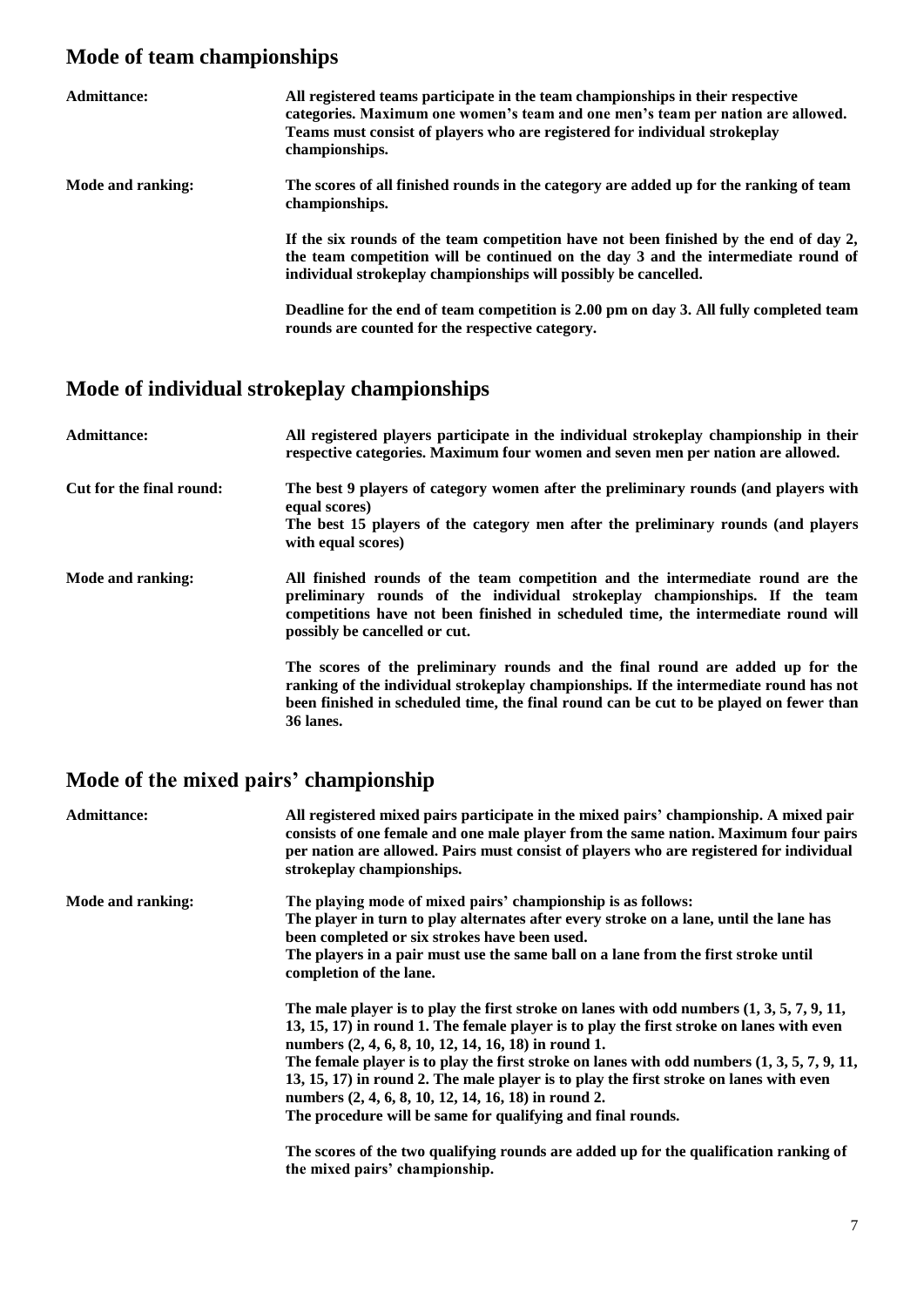**The best 12 pairs will qualify for the mixed pairs' finals. In case of even scores, a sudden-death playoff will be played at the end of the qualifying rounds for qualifying to the mixed pairs' final. It will take place on the last played course.**

**In case of necessary sudden-death, it will be played as follows: A coin toss or other way of draw will decide the playing order of the pairs. Male players start on odd lanes, female players start on even lanes. The playing order of the teams alternates each lane according to the WMF worldwide international sport rules regarding sudden death playoffs.**

**The scores from the qualifying rounds are carried on to the two final rounds of mixed pairs' competition. The pairs are regrouped according to the ranking of the qualification rounds.**

**In case of sudden-death it will be played immediately at the end of the mixed pairs' finals on the last played course. The sudden-death format will be the same than for qualifying to the final (see above).**

### **Mode of individual matchplay championships**

| Admittance:         | All registered players participate in the individual matchplay championship<br>qualification in their respective categories. Maximum four women and seven men per<br>nation are allowed. First 16 women and 32 men according to the results of the<br>qualification rounds (team competition rounds + intermediate round of individual<br>strokeplay championships) are qualified for the matchplay finals. For equal scores at<br>the cut there will be a sudden-death beginning at lane 1 of course A.                                                                                                                                                                                                                                                                                                                                                                                                                                                                  |
|---------------------|---------------------------------------------------------------------------------------------------------------------------------------------------------------------------------------------------------------------------------------------------------------------------------------------------------------------------------------------------------------------------------------------------------------------------------------------------------------------------------------------------------------------------------------------------------------------------------------------------------------------------------------------------------------------------------------------------------------------------------------------------------------------------------------------------------------------------------------------------------------------------------------------------------------------------------------------------------------------------|
|                     | In case of equal scores among the qualified players, the ranking order of the players<br>and thus the places in the matchplay bracket are defined by the WMF sport rules<br>(chapter 2.3.9.4) for scoring and play-offs. If there still is a tie between two or more<br>players after counting all the differences, a coin toss or other way of draw has to be<br>made for deciding these ranks. The mentioned WMF sport rules apply even to the<br>players qualified by sudden-death – their ranking order is decided by those rules, not<br>by the results of the sudden-death.<br>The results of the final round of individual strokeplay competition do not affect the<br>rankings for the matchplay finals. The bracket for matchplay championships is<br>defined according to the results after the intermediate round.                                                                                                                                             |
|                     | Brackets for the individual matchplay finals of women and men are presented on the<br>following pages.<br>If any qualified player doesn't appear to the start for any reason whatsoever, there is<br>no replacement by the next player of the ranking list after qualification rounds.<br>His/her place in the bracket remains empty and other players keep their original<br>places.                                                                                                                                                                                                                                                                                                                                                                                                                                                                                                                                                                                     |
| Lanes to be played: | 9 lanes felt / course A<br>9 lanes concrete / course B<br>The lanes will be chosen by the tournament jury. The decision regarding the lanes<br>which are played will be published at the coach meeting.                                                                                                                                                                                                                                                                                                                                                                                                                                                                                                                                                                                                                                                                                                                                                                   |
| Mode and ranking:   | All rounds are played as matchplay.<br>Matches until semi-finals are played with shotgun start.<br>For starting lanes, see matchplay grids.<br>Semi-finals, finals and matches for rank 3 are started at lane 1 of course B (in order:<br>women, men), one match after the other. For the finals, the matches for bronze medals<br>start first, followed by the matches for gold.<br>The higher-ranked player after the qualification rounds in the pairing always plays<br>first on the starting lane of the match. After that, the leading player in the match<br>always starts the next lane. If there is currently no leader in the match the playing<br>order remains unchanged until there is a leader and thus possibly a new starting<br>player. This also applies for the first lane of the sudden-death playoffs in the<br>matchplay. The following lanes are played according to the general sudden-death rule<br>(the starting player changes at every lane). |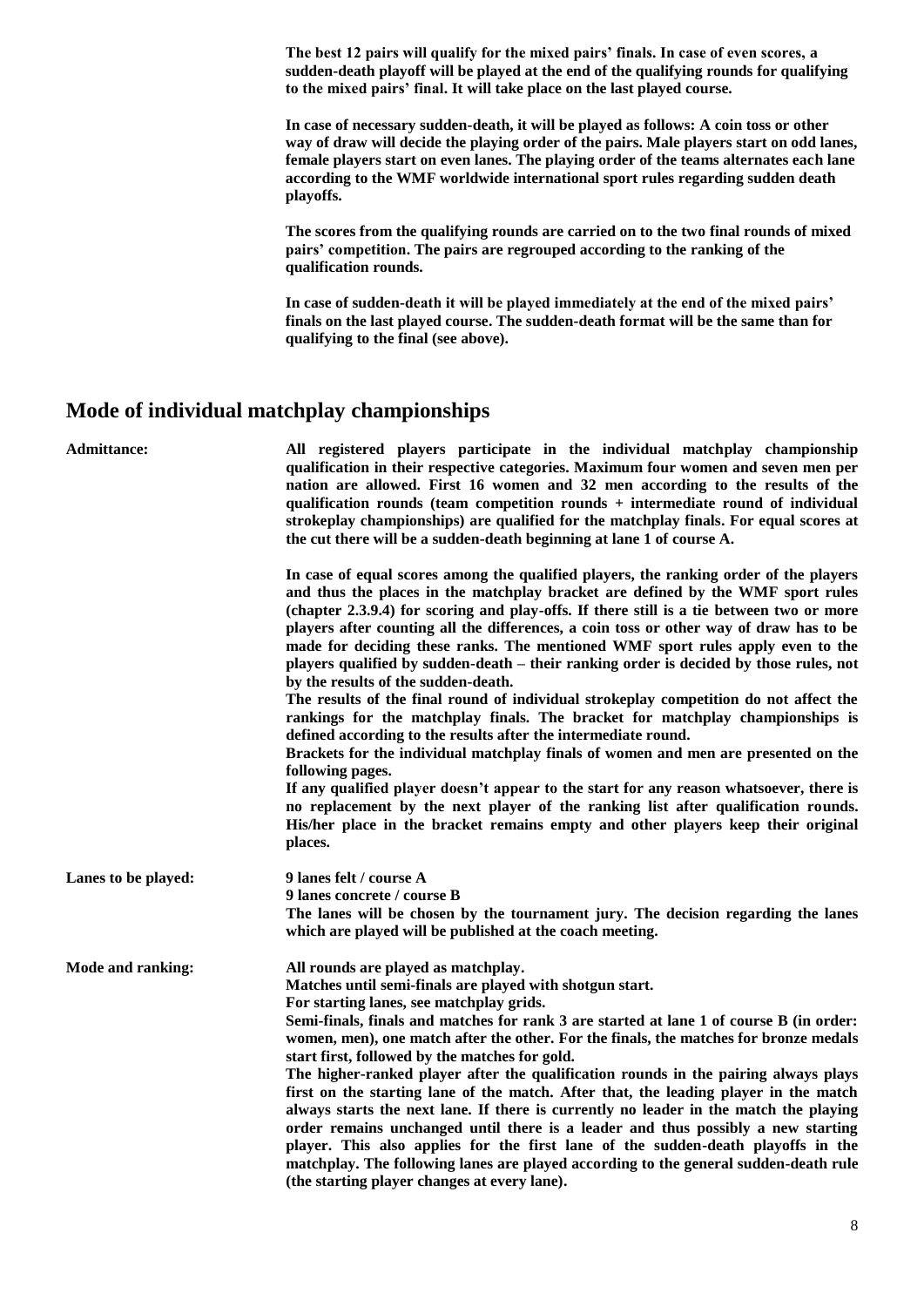**Number of won lanes decides about the winner (matchplay mode), who proceeds to the next round. In case of equal number of won lanes after full 18 lanes (or fewer if the number of played lanes has been cut due to weather), the match is continued at the next of the chosen lanes until one of the players wins one lane. A match has to be stopped earlier than after 18 lanes, as soon as one player has already won the match mathematically. Play at a lane has to be stopped as soon as there is a winner for the lane. Losers below rank 4 are ranked as follows: all four losers of the quarterfinals are**  ranked 5th in the result list and presented as "quarter-finalists" at the closing **ceremony, losers of the other matchplay rounds are ranked equally as 9th, resp. 17th. Bad weather conditions: In case of bad weather conditions during the individual matchplay finals, rounds are cancelled in a way that a chance for a real final always remains. First option is to cut the first round for men and to start with 16 players. Second option is to change the number of lanes for each round if necessary. The minimum number of lanes played per round is 12. It is possible to play same lanes more than once during a round, if this helps to complete the competition (for example 2 x 6 lanes). It is also possible that these lanes are on one course only (for example, 2 x 6 lanes feltgolf covered by tents), but if possible, the option of playing both courses must be preferred. The decisions for any changes are done by the jury of the championships.**

**Terminal abandonment during individual matchplay finals:** 

**In case of terminal abandonment during any round before finals (until all matches of the round in one category have been completed): The matchplay championship of such category is completely cancelled and there is no ranking at all.** 

**In case of terminal abandonment during final match and/or match for rank 3: Both finalists will receive a gold medal and/or both players in the match for rank 3 will receive a bronze medal.**

### **Penalty system:**

#### **Penalties for players**

**The standard system described in WMF worldwide international sport rules chapters 2.3.18 is used in the team competition and the individual strokeplay competition as well as in the mixed pairs' competition. All penalties from the preliminary rounds of the individual strokeplay competition are carried forward to the individual strokeplay final round. Penalties from strokeplay competition are not carried forward to the mixed pairs' competition. In the mixed pairs competition all penalties are recorded for the pair, regardless of which player committed the violation.**

**The following penalty system is applied for the individual matchplay finals:**

**No penalties from the qualification rounds or mixed pairs' competition are carried forward to the matchplay finals. First step is a written pre-warning with no consequences.**

**For all following violations, the player in question loses the next undecided lane (meaning the next lane, which has no winner yet). Referees have the possibility to skip the pre-warning level in case of severe or tactical violations.**

**Penalties for coaches**

**For coaches, the standard penalty system described in WMF worldwide international sport rules chapter 2.3.19 is used throughout the entire tournament.**

**Referees have the possibility to skip the pre-warning level in case of severe or tactical violations**

### **Coaches:**

**Maximum of two coaches per nation are allowed on each course during all competitions, regardless of the number of participating players of the nation.**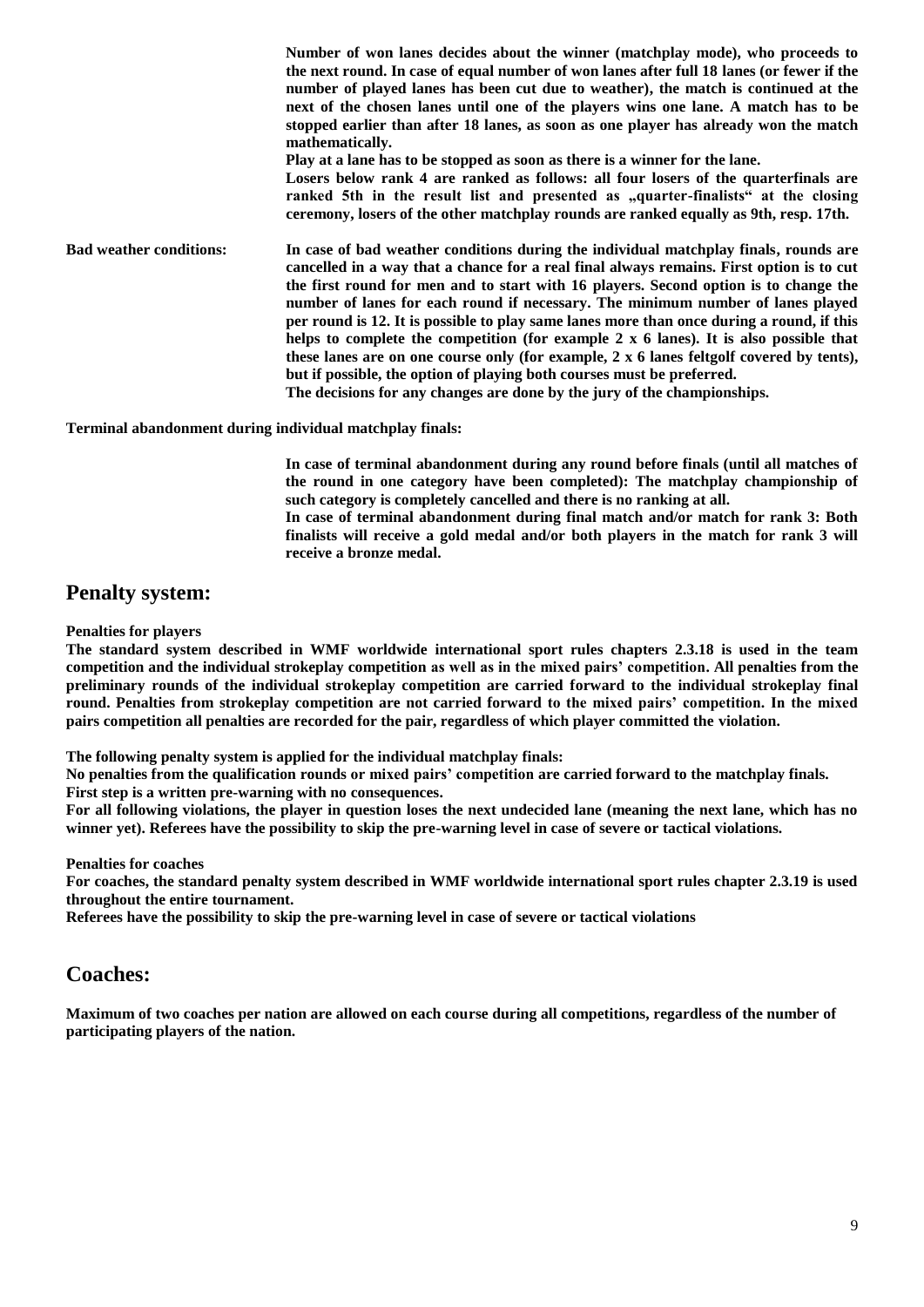# **Grid for individual matchplay finals – women**

| match 1       |  |  |
|---------------|--|--|
| starting lane |  |  |

| match 2       |  |  |
|---------------|--|--|
| starting lane |  |  |

| match 9       | winner match 1 |
|---------------|----------------|
|               | winner match 2 |
| starting lane |                |

| semifinal 1   | winner match 9  |
|---------------|-----------------|
|               | winner match 10 |
| starting lane |                 |

| match 3       |  |  |
|---------------|--|--|
| starting lane |  |  |

| match 4       |  |  |
|---------------|--|--|
| starting lane |  |  |

| match 10      | winner match 3 |
|---------------|----------------|
|               | winner match 4 |
| starting lane |                |
|               |                |

| inal          | winner semifinal 1 |
|---------------|--------------------|
|               | winner semifinal 2 |
| starting lane |                    |

| match 5       |  |
|---------------|--|
| starting lane |  |

| match 11      | winner match 5 |
|---------------|----------------|
|               | winner match 6 |
| starting lane |                |

| semifinal 2   | winner match 11 |
|---------------|-----------------|
|               | winner match 12 |
| starting lane |                 |

| match 7       |    |  |
|---------------|----|--|
|               | 10 |  |
| starting lane |    |  |

|                            |        | starting lane |  |              |                            |
|----------------------------|--------|---------------|--|--------------|----------------------------|
|                            |        |               |  |              | ∶ semitina<br><b>TOSET</b> |
| match 8                    |        |               |  | match rank 3 | semitinai                  |
| $\cdots$ $\cdots$ $\cdots$ | $\sim$ |               |  |              | T <sub>2</sub>             |

| winner match 8 |
|----------------|
|                |
|                |

|               |     |         | starting iant |  |               |                      |
|---------------|-----|---------|---------------|--|---------------|----------------------|
|               |     |         |               |  |               | : semitinal<br>10SC. |
| atch 8        | . . |         |               |  | match rank 3  | ioser<br>semitinal   |
| starting lane |     | AΩ<br>. |               |  | starting lane | D<br>БI              |

match 6  $\frac{6}{11}$ 

11 starting lane A7

Legend: A1 = lane 1 of chosen lanes at feltgolf B1 = lane 1 of chosen lanes at concrete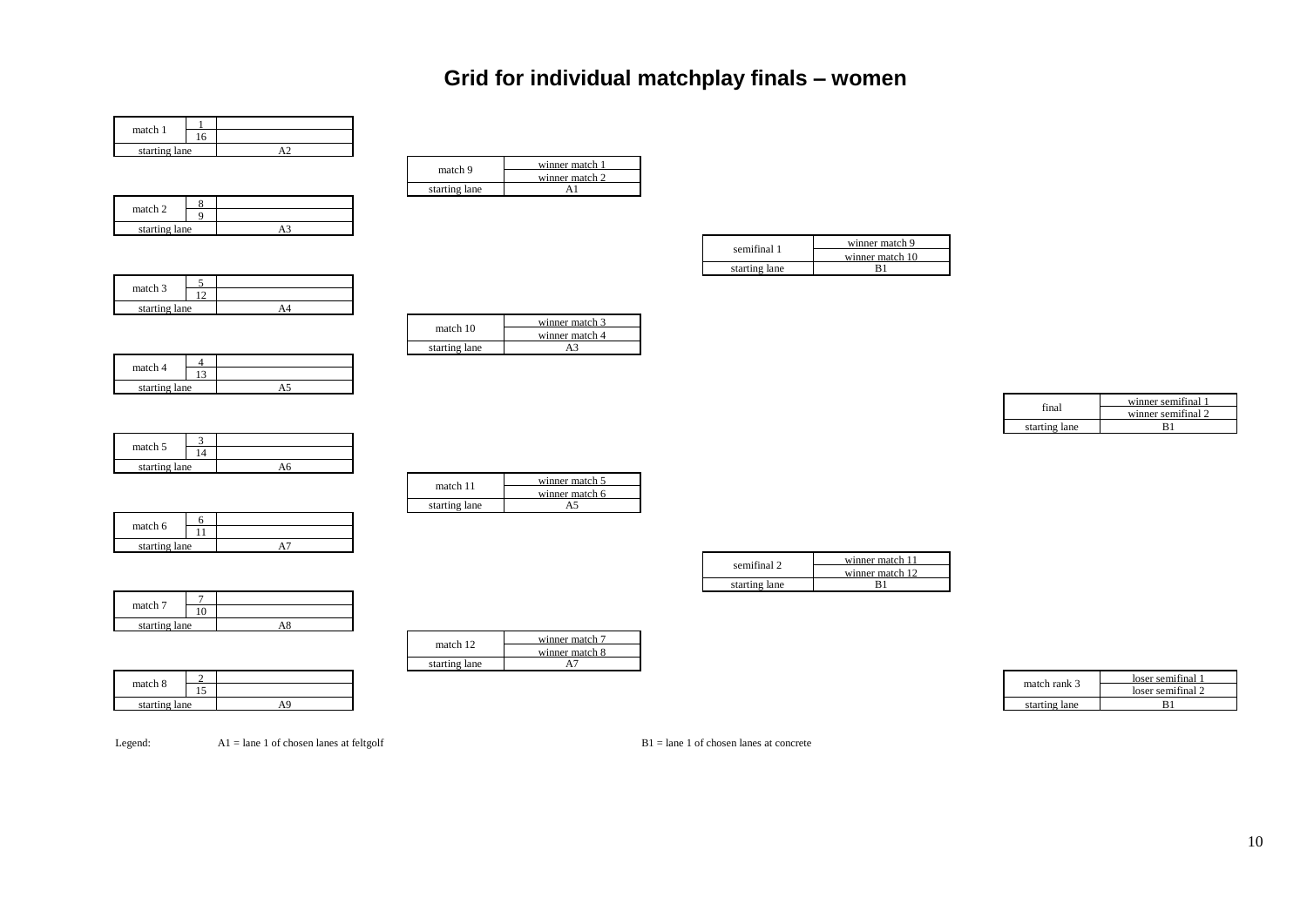# **Grid for individual matchplay finals – men**

**Semi-finals, final match and match for rank 3 analogous to the chart of individual matchplay finals – men (start at B1).**

| match 1       | 1                |                |               |                                  |               |                                   |
|---------------|------------------|----------------|---------------|----------------------------------|---------------|-----------------------------------|
|               | 32               |                |               |                                  |               |                                   |
| starting lane |                  | A2             | match 17      | winner match 1<br>winner match 2 |               |                                   |
|               | 16               |                | starting lane | B1                               |               |                                   |
| match 2       | 17               |                |               |                                  |               |                                   |
| starting lane |                  | A3             |               |                                  |               | winner match 17                   |
|               |                  |                |               |                                  | match 25      | winner match 18                   |
| match 3       | 9                |                |               |                                  | starting lane | B1                                |
|               | $\overline{24}$  |                |               |                                  |               |                                   |
| starting lane |                  | A4             | match 18      | winner match 3                   |               |                                   |
|               |                  |                |               | winner match 4                   |               |                                   |
| match 4       | 8                |                | starting lane | B2                               |               |                                   |
|               | 25               |                |               |                                  |               |                                   |
| starting lane |                  | A5             |               |                                  |               |                                   |
|               |                  |                |               |                                  |               |                                   |
| match 5       | 5<br>28          |                |               |                                  |               |                                   |
|               |                  |                |               |                                  |               |                                   |
| starting lane |                  | A6             | match 19      | winner match 5                   |               |                                   |
|               |                  |                |               | winner match 6                   |               |                                   |
| match 6       | 12<br>21         |                | starting lane | B <sub>3</sub>                   |               |                                   |
| starting lane |                  | A7             |               |                                  |               | winner match 19                   |
|               |                  |                |               |                                  | match 26      | winner match 20                   |
|               | 13               |                |               |                                  | starting lane | B <sub>3</sub>                    |
| match 7       | 20               |                |               |                                  |               |                                   |
| starting lane |                  | A8             |               | winner match 7                   |               |                                   |
|               |                  |                | match 20      | winner match 8                   |               |                                   |
|               | $\overline{4}$   |                | starting lane | B4                               |               |                                   |
| match 8       | 29               |                |               |                                  |               |                                   |
| starting lane |                  | A <sub>9</sub> |               |                                  |               |                                   |
|               |                  |                |               |                                  |               |                                   |
| match 9       | 3                |                |               |                                  |               |                                   |
|               | 30               |                |               |                                  |               |                                   |
| starting lane |                  | B1             | match 21      | winner match 9                   |               |                                   |
|               |                  |                |               | winner match 10                  |               |                                   |
| match 10      | 14               |                | starting lane | B5                               |               |                                   |
|               | 19               |                |               |                                  |               |                                   |
| starting lane |                  | B2             |               |                                  | match 27      | winner match 21                   |
|               | 11               |                |               |                                  |               | winner match 22<br>B <sub>5</sub> |
| match 11      | 22               |                |               |                                  | starting lane |                                   |
| starting lane |                  | B <sub>3</sub> |               | winner match 11                  |               |                                   |
|               |                  |                | match 22      | winner match 12                  |               |                                   |
|               | 6                |                | starting lane | B <sub>6</sub>                   |               |                                   |
| match 12      | 27               |                |               |                                  |               |                                   |
| starting lane |                  | <b>B4</b>      |               |                                  |               |                                   |
|               |                  |                |               |                                  |               |                                   |
|               | $\tau$           |                |               |                                  |               |                                   |
| match 13      | 26               |                |               |                                  |               |                                   |
| starting lane |                  | B5             | match 23      | winner match 13                  |               |                                   |
|               |                  |                |               | winner match 14                  |               |                                   |
| match 14      | 10               |                | starting lane | B7                               |               |                                   |
|               | 23               |                |               |                                  |               |                                   |
| starting lane |                  | B6             |               |                                  | match 28      | winner match 23                   |
|               |                  |                |               |                                  |               | winner match 24                   |
| match 15      | 15               |                |               |                                  | starting lane | B7                                |
|               | 18               |                |               |                                  |               |                                   |
| starting lane |                  | B7             | match 24      | winner match 15                  |               |                                   |
|               |                  |                |               | winner match 16                  |               |                                   |
| match 16      | $\sqrt{2}$<br>31 |                | starting lane | B8                               |               |                                   |
| starting lane |                  | $_{\rm B8}$    |               |                                  |               |                                   |
|               |                  |                |               |                                  |               |                                   |

| match 17      | winner match 1 |
|---------------|----------------|
|               | winner match 2 |
| starting lane | R 1            |

| match 18      | winner match 3 |
|---------------|----------------|
|               | winner match 4 |
| starting lane |                |

| match 19      | winner match 5 |
|---------------|----------------|
|               | winner match 6 |
| starting lane |                |

|               | winner match 7 |
|---------------|----------------|
| match 20      | winner match 8 |
| starting lane |                |

| match 21      | winner match 9  |
|---------------|-----------------|
|               | winner match 10 |
| starting lane |                 |

| match 22      | winner match 11 |
|---------------|-----------------|
|               | winner match 12 |
| starting lane |                 |

| match 23      | winner match 13 |
|---------------|-----------------|
|               | winner match 14 |
| starting lane | R7              |

| match 24      | winner match 15 |  |
|---------------|-----------------|--|
|               | winner match 16 |  |
| starting lane | R <sub>8</sub>  |  |

| match 25      | winner match 17 |
|---------------|-----------------|
|               | winner match 18 |
| starting lane |                 |

| match 26      | winner match 19 |
|---------------|-----------------|
|               | winner match 20 |
| starting lane | R٩              |

| match 27      | winner match 21 |
|---------------|-----------------|
|               | winner match 22 |
| starting lane | R5              |

| match 28      | winner match 23 |
|---------------|-----------------|
|               | winner match 24 |
| starting lane |                 |

Legend: A1 = lane 1 of chosen lanes at feltgolf B1 = lane 1 of chosen lanes at concrete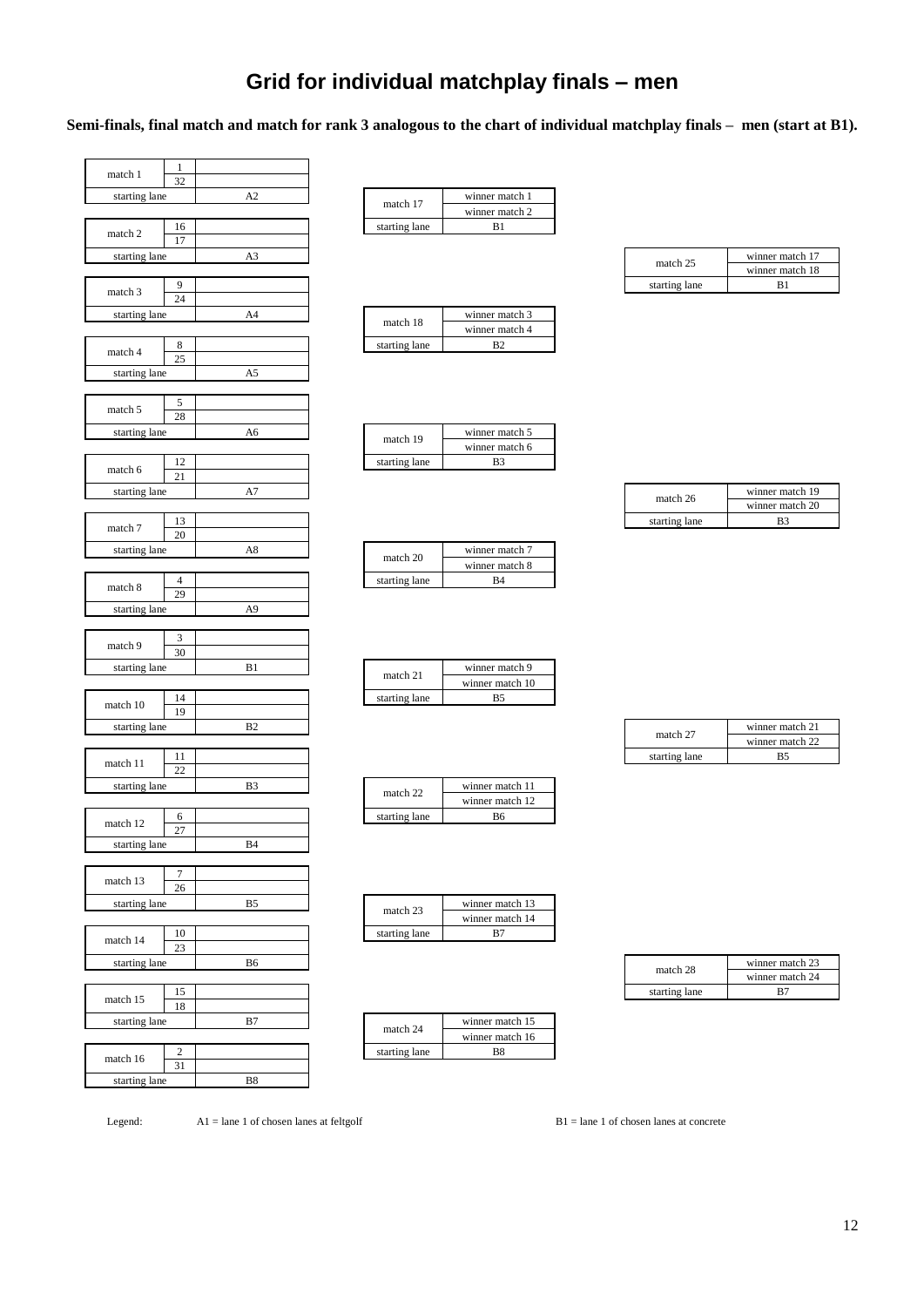# **Registration for the World Championships 2019 in Zhouzhuang / PR of China**

# **REGISTRATION DATE: 30th June, 2019**

| <b>NATIONAL FEDERATION</b>                                                                                                                                                                             |                                                                                                                             |
|--------------------------------------------------------------------------------------------------------------------------------------------------------------------------------------------------------|-----------------------------------------------------------------------------------------------------------------------------|
| For participation at the World Championships from 23 <sup>rd</sup> to 27 <sup>th</sup> October 2019 we register:<br>national team women<br>mixed pairs<br>Total number of registered players:<br>women | national team men<br>men                                                                                                    |
| We will arrive on (date)                                                                                                                                                                               |                                                                                                                             |
| And additionally will follow                                                                                                                                                                           | coaches, officials and accompanying guests                                                                                  |
| Chef de mission:<br>Email:                                                                                                                                                                             |                                                                                                                             |
| We shall NOT participate in the World Championships 2019                                                                                                                                               |                                                                                                                             |
| date<br>place                                                                                                                                                                                          | signature<br>Please fill in and send to:<br><b>WMF Sport Director</b><br>Pasi Aho<br>email: sportdirector@minigolfsport.com |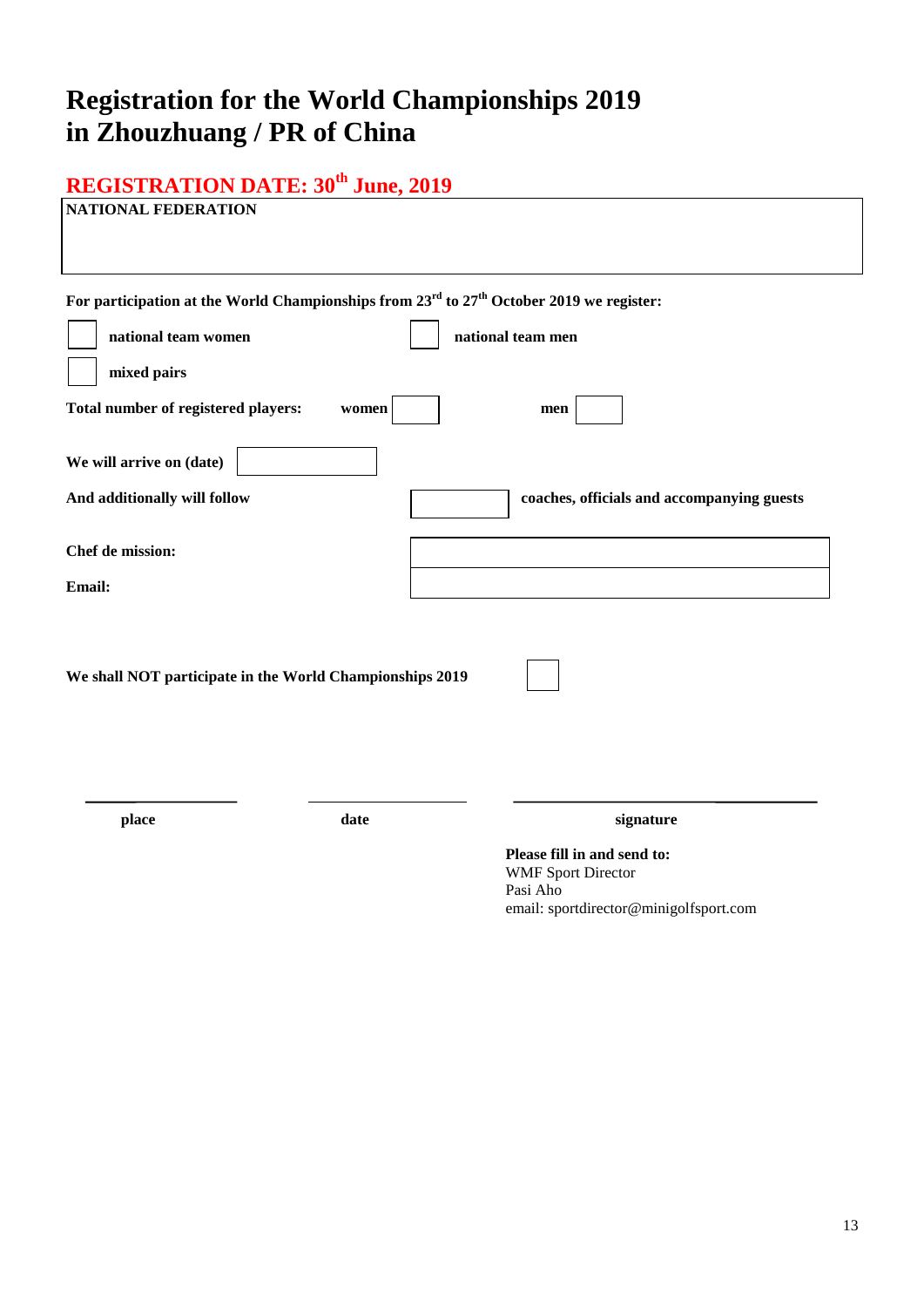# **Accreditation for the World Championships 2019**

**DEADLINE: Saturday 19 th October 2019, 18:00 latest**

### **NATIONAL FEDERATION**

**Entries by name of players, officials and coaches • Please use print letters** *Announcement of team order (pg. 15) must be handed over until Monday 21st October 2019 17:00*

NAME, FIRST NAME Birthdate Category

### WOMEN PLAYERS

### MEN PLAYERS

### **OFFICIALS**

### COACHES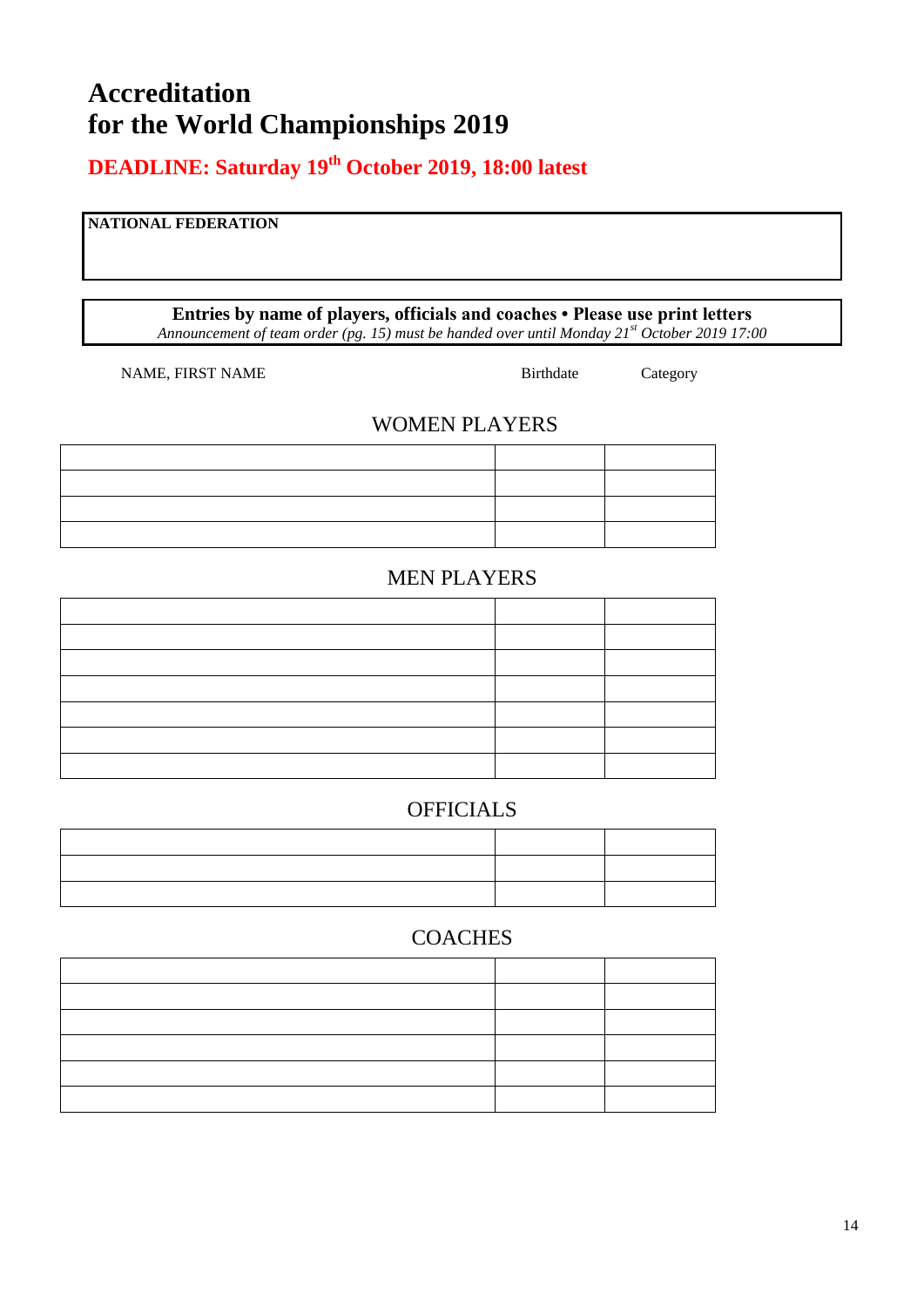# **Registration of team order for the World Championships 2019**

### **DEADLINE: Monday 21st October, 2019, 17:00 latest**

### **NATIONAL FEDERATION**

**Players for team competitions have to be listed in the team order • Please use print letters**

NAME, FIRST NAME Category Exceptions\*

### **NATIONAL TEAM WOMEN**

| $\overline{\phantom{a}}$           |  |
|------------------------------------|--|
| ി<br>$\mathbf{v}$                  |  |
| $\mathbf C$<br>D                   |  |
| Entitled to make the substitution: |  |

### **NATIONAL TEAM MEN**

| 2.                                 |  |
|------------------------------------|--|
| 3.                                 |  |
|                                    |  |
| 5.                                 |  |
| 6.                                 |  |
| $\mathbf C$<br>S                   |  |
| Entitled to make the substitution: |  |

### **INDIVIDUAL PLAYERS WOMEN**

### **INDIVIDUAL PLAYERS MEN**

| £                |  |
|------------------|--|
| $\sqrt{2}$<br>s. |  |
|                  |  |
| ~                |  |

**\*Exceptions: A -** medical attestation for no sport shoes**, B -** medical attestation according to the anti-doping regulations of WMF